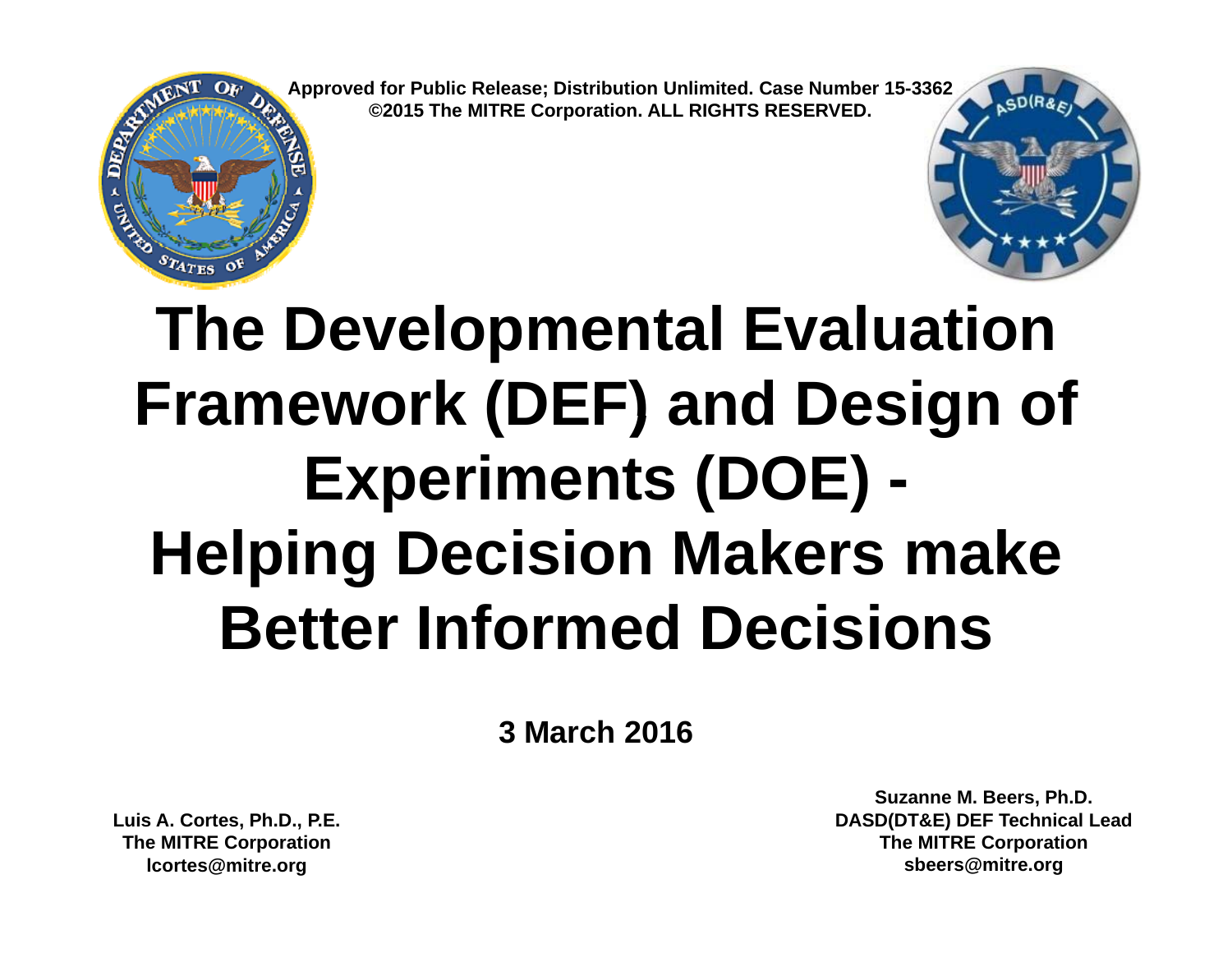





- Context DT&E's Purpose is to Inform Decisions
- First the "E": Developmental Evaluation Framework (DEF)
- Then the *" T "*: Design and Analysis of Experiments Experiments (DOE/STAT)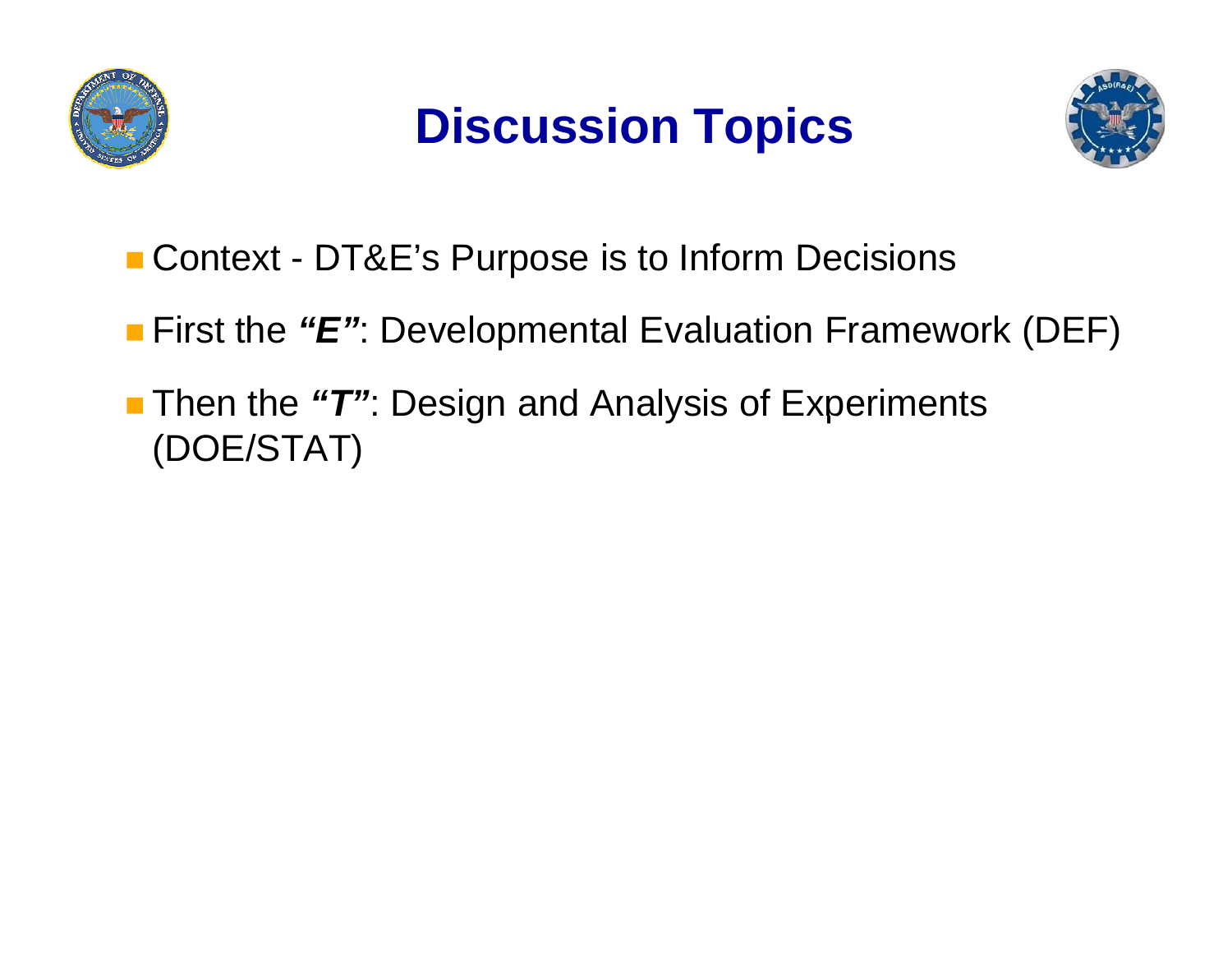

# **Improving Acquisition Decision- Making**



#### **ITEA Journal**





#### and Evaluation Frank Kendall



#### **Honorable Frank Kendall (USD/AT&L) on the im portance & benefits of DT&E-informed acquisition decision-making**

- *As Defense Acquisition Executive, I rely heavily on the implications of developmental test results for investment decisions,p y y p particularly for entry into low rate production. Developmental testing is a core activity in our acquisition programs.*
- *The purpose of developmental testing is simple: to provide data to program leadership so that good decisions can be made as early as possible possible.*
- *Formal design of experiments techniques are being used widely now to ensure that tests are structured to extract meaningful information as efficiently as possible and I applaud this development.*
- *The bottom line: Developmental testers are critical professionals who make a major contribution to DoD's programs. Working with program and engineering leadership as key members of the management team, developmental testers provide the information that makes program success possible and much more probable probable.*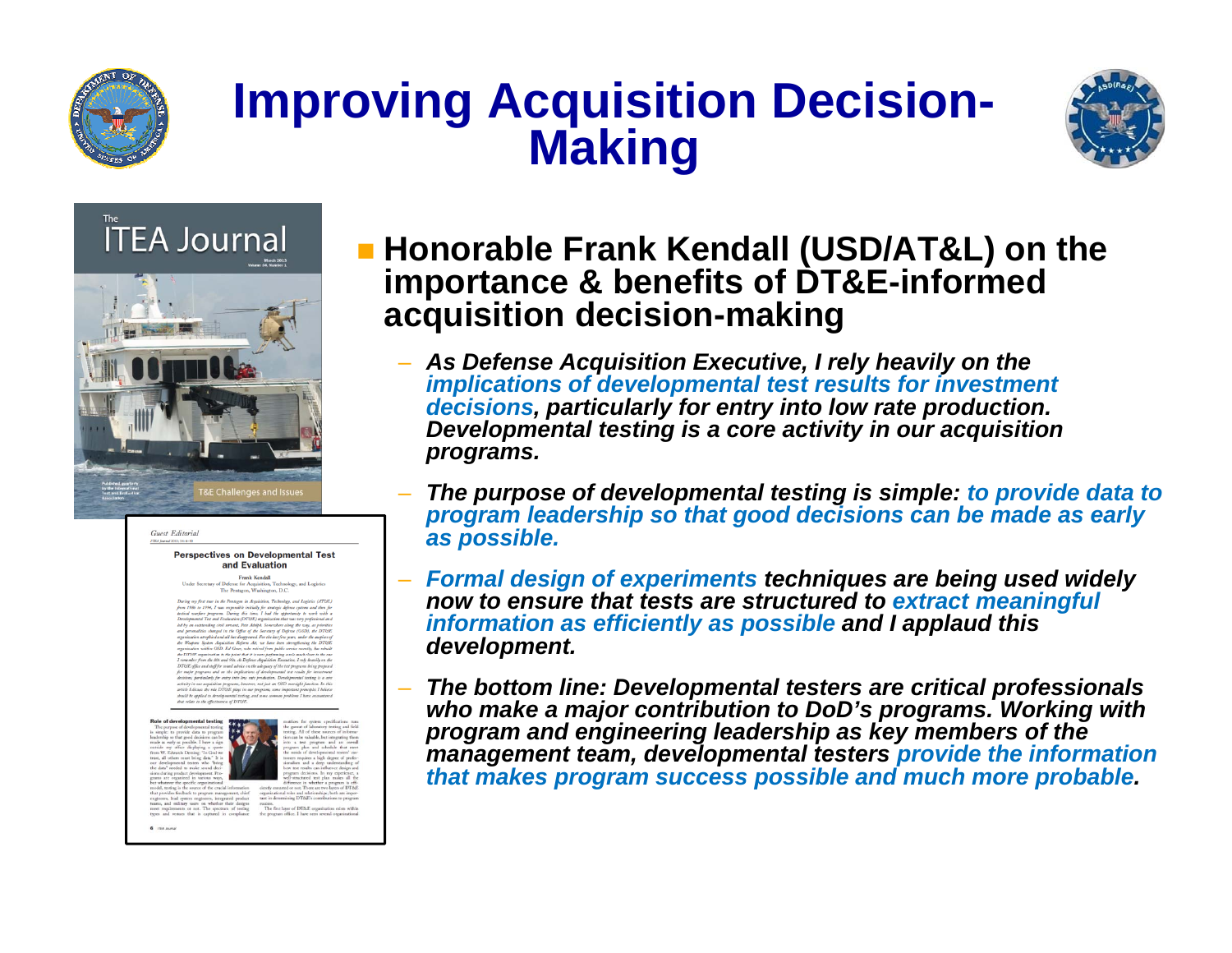

### **Attributes of a "Good Test"**





**The attributes of "Good Tests" are rooted in the scientific method**

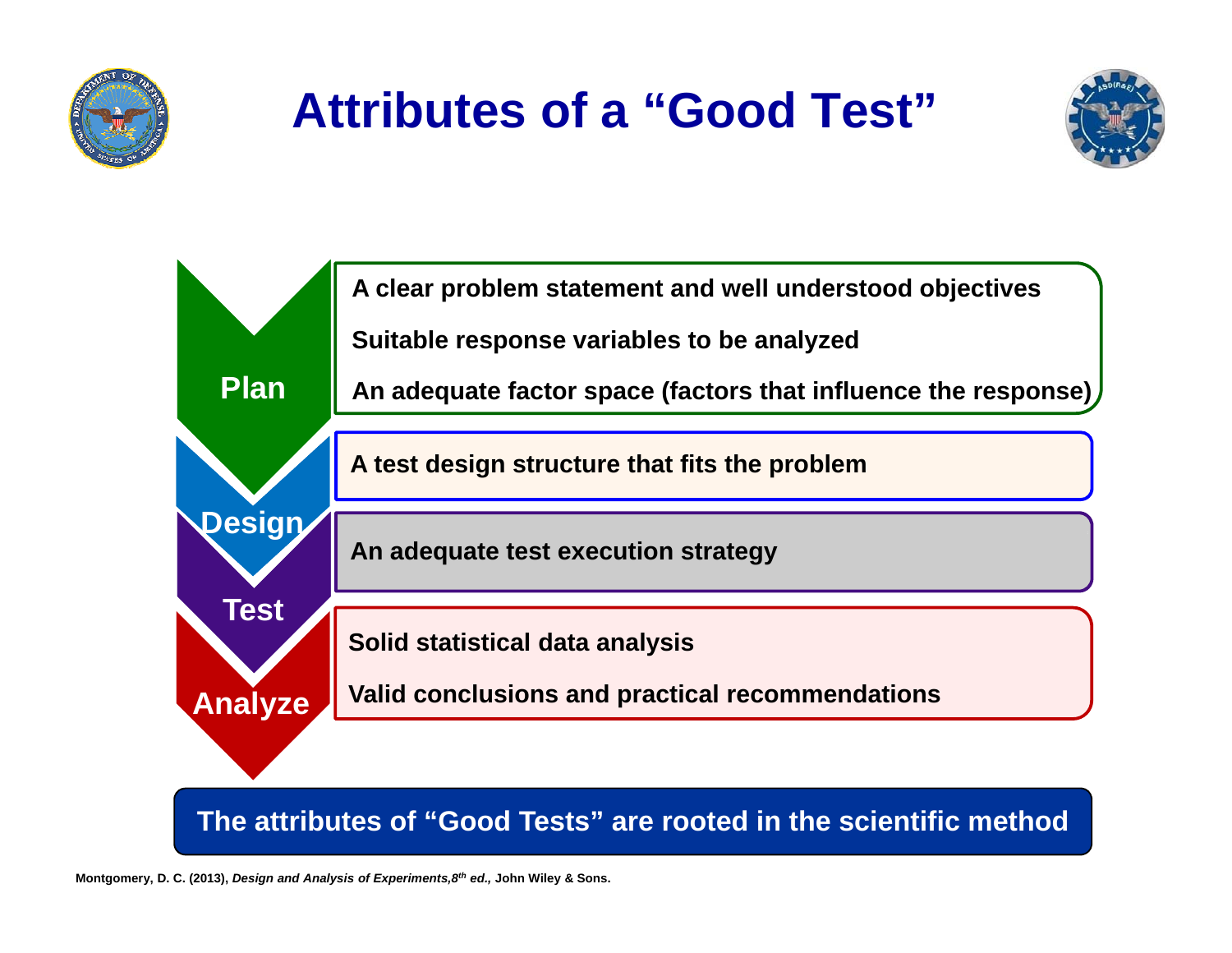

#### **DEF & DOE Contributions to a "Good Test"**





*"The purpose of developmental testing is simple: to provide data to program leadership so that good decisions can be made as early as possible."*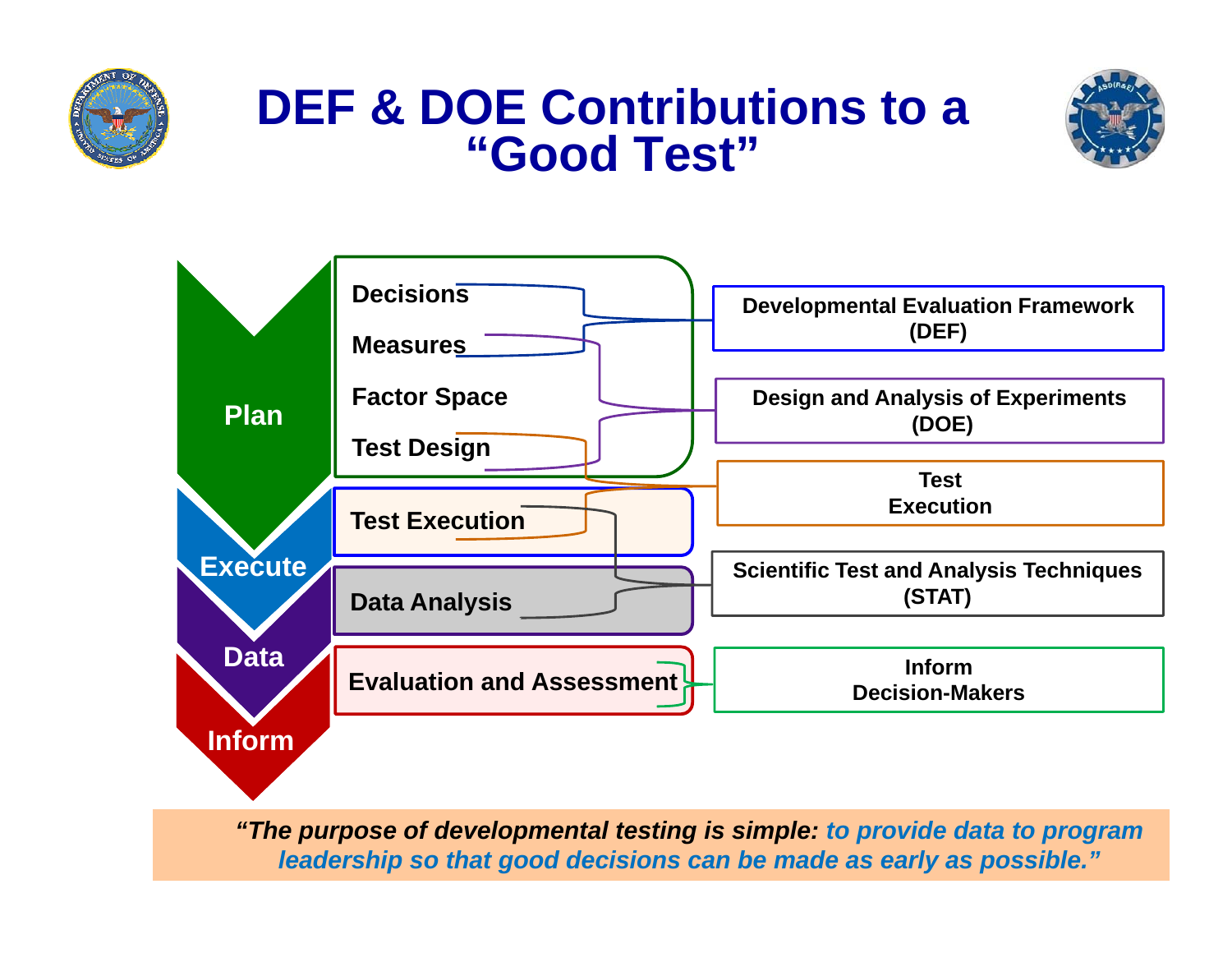

#### **SE, DT&E, and DoDI 5000.02**

#### **Plan the Evaluation & Inform the Decisions**

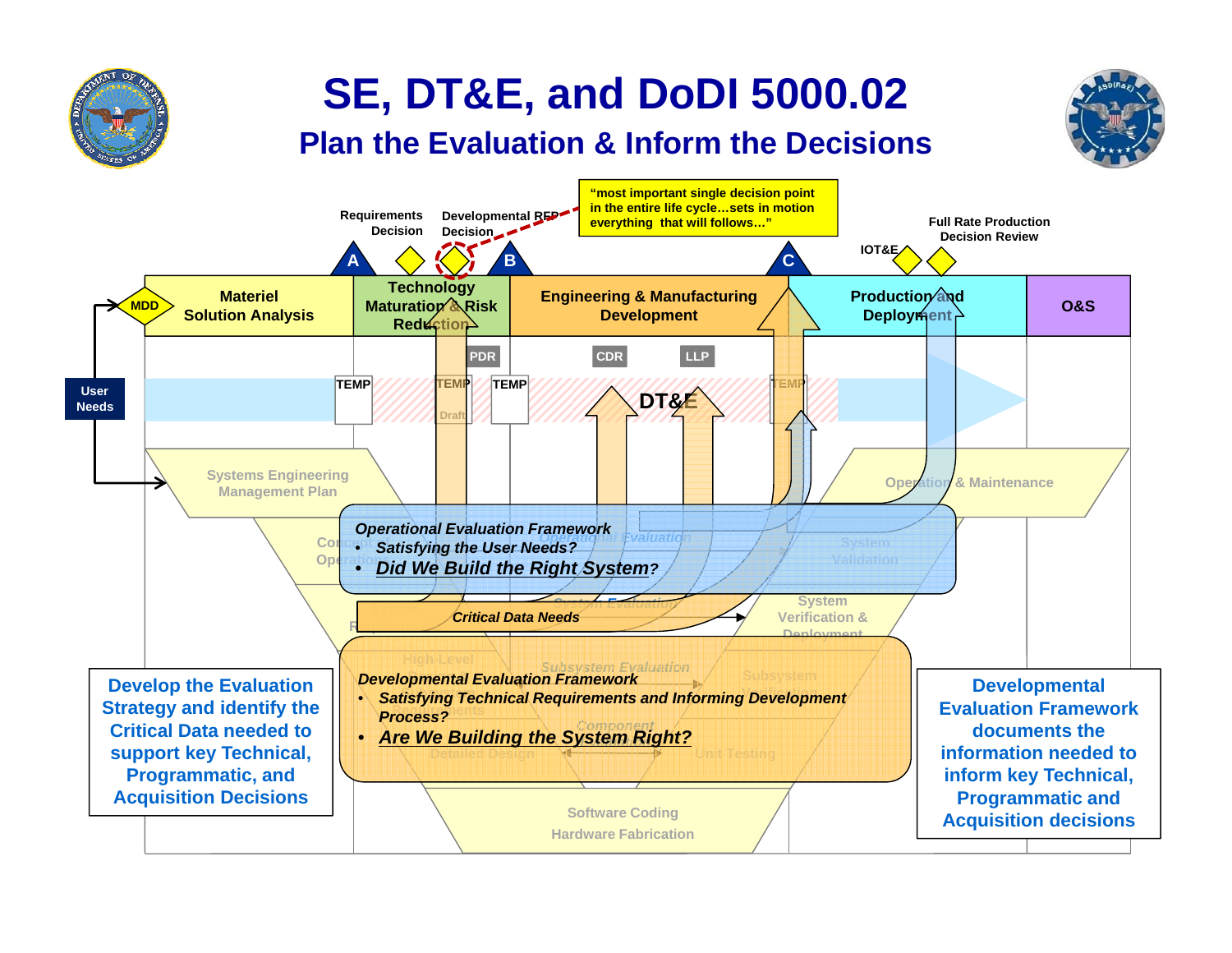



Articulate a logical *evaluation*  strategy that informs decisions **Decisions e How acquisition, programmatic, technical and operational decisions will be** *informed* **by Evaluation Define**<br>Inform **evaluation How system will be** *evaluated* **to generate the knowledge needed to inform decisionsDefine Data How test and M&S events will provide** *data* **for evaluation What** *resources* **are required to the contract of**  $\begin{bmatrix} 2 \\ 3 \\ 6 \end{bmatrix}$ **Test / M&S Define execute test, conduct evaluation, and inform decisions Resources Schedule Dute**

**DT&E story thread: decision – evaluation – test – resources**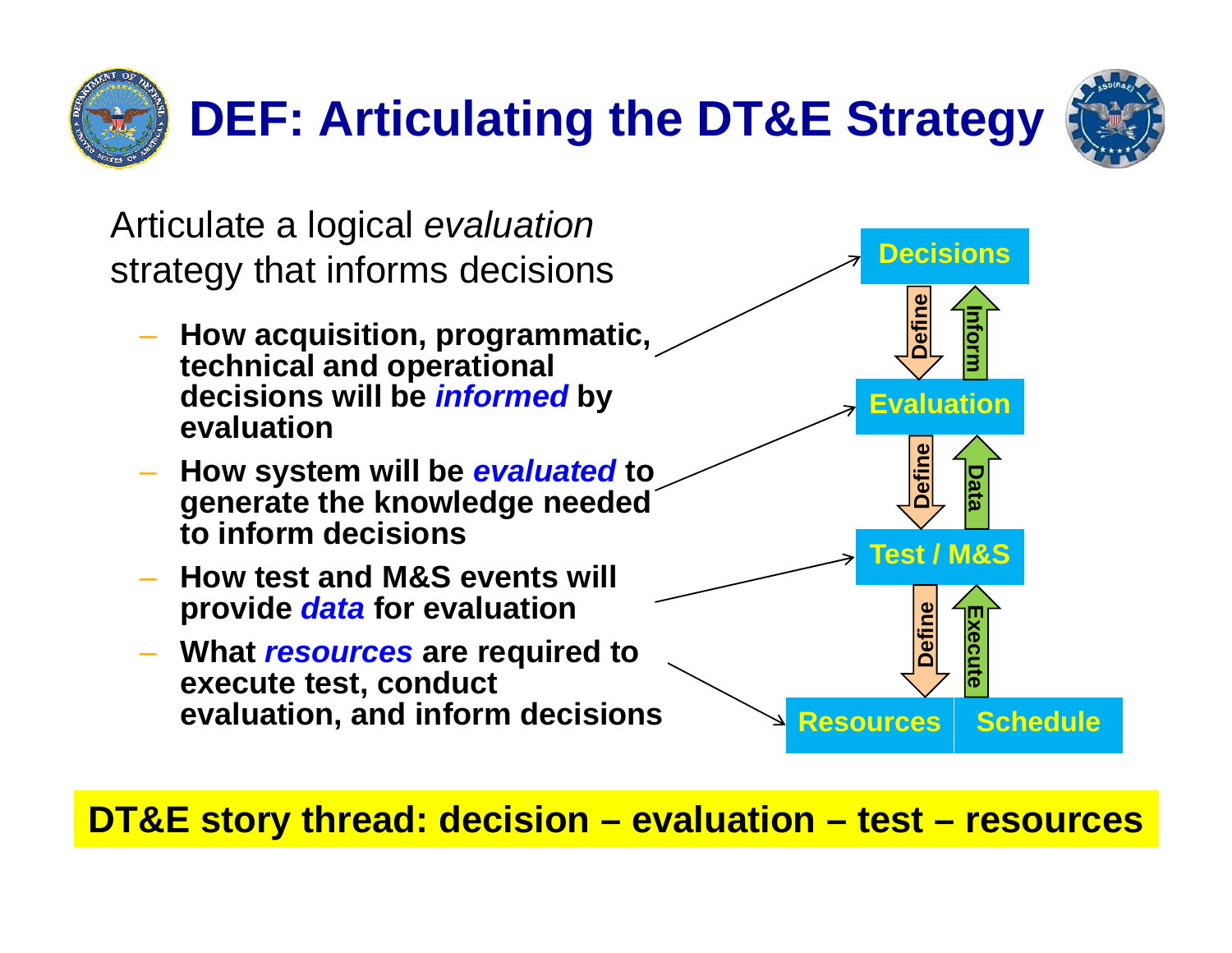

#### **Decision Support with an Evaluation Focus Focus**





**St Ei i Sys tem Engineering d iti ecomposition: Evaluate system capability - Inform decisions**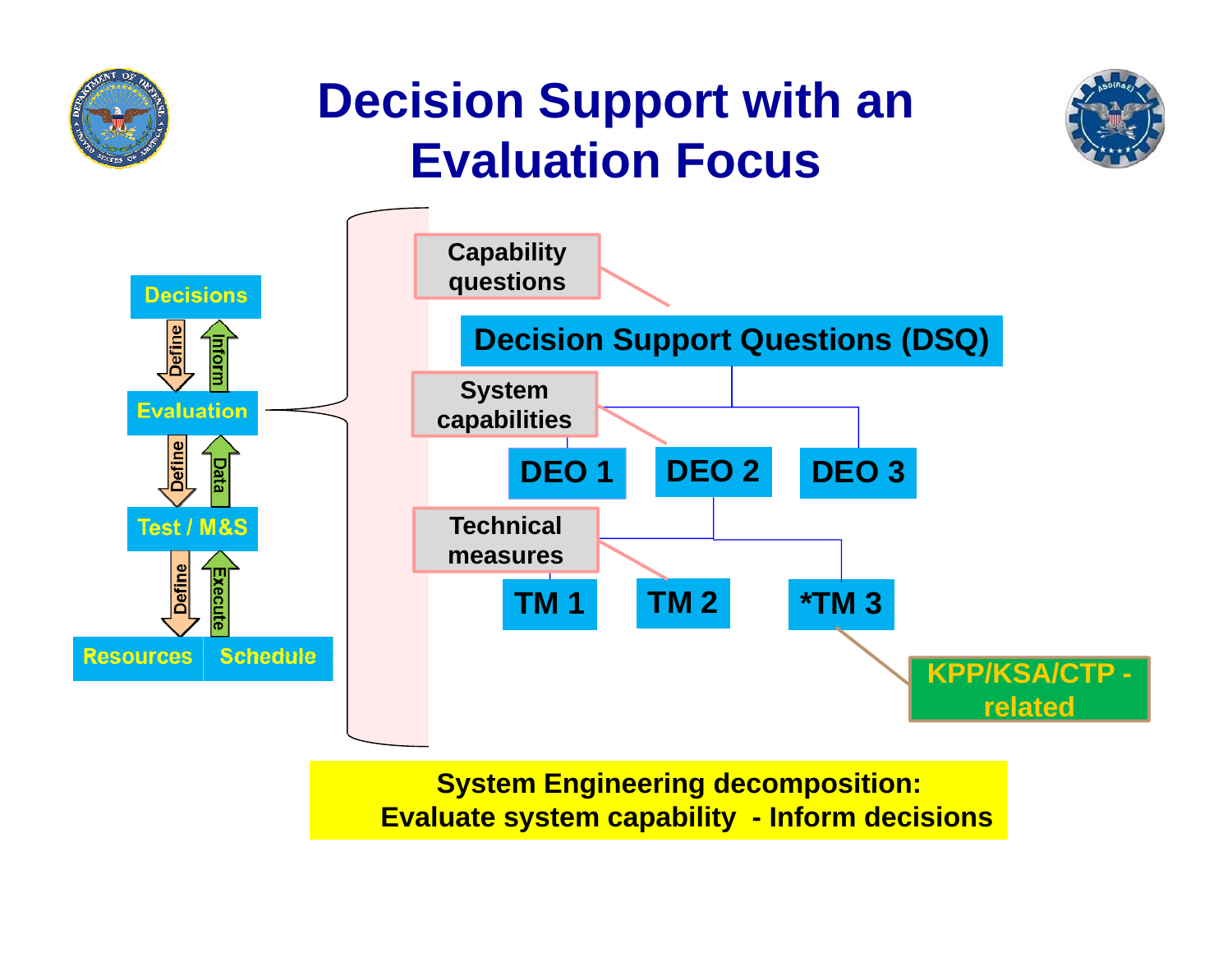

#### **Developmental Evaluation Framework**



|                                                       |                                                                                                           | <b>Decisions Supported</b>                                 |                         |                                                                                                                                                                                                                                                                                                                                                                                                               |          |                                                                |                  |                                   |                                              |                  |                  |
|-------------------------------------------------------|-----------------------------------------------------------------------------------------------------------|------------------------------------------------------------|-------------------------|---------------------------------------------------------------------------------------------------------------------------------------------------------------------------------------------------------------------------------------------------------------------------------------------------------------------------------------------------------------------------------------------------------------|----------|----------------------------------------------------------------|------------------|-----------------------------------|----------------------------------------------|------------------|------------------|
| <b>Decisions</b>                                      | Developmental<br>System Requirements and Zad<br><b>Evaluation</b><br><b>Measures</b><br><b>Objectives</b> |                                                            |                         | Decision #1<br><b>DSQ#2</b><br><b>DSQ#1</b>                                                                                                                                                                                                                                                                                                                                                                   |          | Decision #2<br><b>DSQ #3</b><br><b>DSQ #4</b><br><b>DSQ #5</b> |                  | Decision #3<br><b>DSQ#6</b>       | Decision #4<br><b>DSQ#8</b><br><b>DSQ #7</b> |                  |                  |
|                                                       |                                                                                                           |                                                            |                         |                                                                                                                                                                                                                                                                                                                                                                                                               |          |                                                                |                  |                                   |                                              |                  |                  |
| Define<br>Inform                                      | Functional evaluation<br>areas<br>System capability<br>categories                                         | Technical<br><b>Reqmts</b><br><b>Document</b><br>Reference | <b>Description</b>      | Ildentify major decision points for which testing and evaluation phases, activity and events will provide decision supporting information.<br>Cells contain description of data source to be used for evaluation information, for example:<br>1) Test event or phase (e.g. CDT1)<br>2) M&S event or scenario<br>3) Description of data needed to support decision<br>4) Other logical data source description |          |                                                                |                  |                                   |                                              |                  |                  |
|                                                       | Performance                                                                                               |                                                            |                         |                                                                                                                                                                                                                                                                                                                                                                                                               |          |                                                                |                  |                                   |                                              |                  |                  |
| <b>Evaluation</b>                                     | Performance                                                                                               | 3.x.x.5                                                    | Technical Measure #1    | DT#1                                                                                                                                                                                                                                                                                                                                                                                                          |          | M&S#2                                                          |                  |                                   |                                              | DT#4             | M&S#2            |
|                                                       | Capability #1                                                                                             | 3.x.x.6                                                    | Technical Measure #2    | M&S#1                                                                                                                                                                                                                                                                                                                                                                                                         |          | DT#3                                                           |                  |                                   |                                              | DT#4             | <b>M&amp;S#2</b> |
| <b>Define</b><br><b>Data</b><br><b>Test / M&amp;S</b> | Performance                                                                                               | 3.x.x.7                                                    | Technical Measure #3    |                                                                                                                                                                                                                                                                                                                                                                                                               |          |                                                                | DT#3             |                                   |                                              | $\Pi$ #1         |                  |
|                                                       | Capability #2                                                                                             | 3.x.x.8                                                    | Technical Measure #4    |                                                                                                                                                                                                                                                                                                                                                                                                               |          |                                                                | M&S#4            |                                   |                                              | $\Pi$ #1         |                  |
|                                                       | <b>Interoperability</b>                                                                                   |                                                            |                         |                                                                                                                                                                                                                                                                                                                                                                                                               |          |                                                                |                  |                                   |                                              |                  |                  |
|                                                       | Interoperability<br>Capability#3                                                                          | 3.x.x.1                                                    | Technical Measure #1    |                                                                                                                                                                                                                                                                                                                                                                                                               |          |                                                                | DT#3             |                                   | DT#4                                         |                  |                  |
|                                                       |                                                                                                           | 3.x.x.2                                                    | Technical Measure #2    |                                                                                                                                                                                                                                                                                                                                                                                                               | $\Pi$ #2 |                                                                | M&S#4            |                                   | DT#4                                         |                  |                  |
|                                                       | <b>Interoperability</b>                                                                                   | 2.42                                                       | Tophpical Monoura #2    |                                                                                                                                                                                                                                                                                                                                                                                                               |          |                                                                |                  |                                   |                                              |                  |                  |
|                                                       | Capability #4                                                                                             | 3.x.x.4                                                    | Technical Measure #4    |                                                                                                                                                                                                                                                                                                                                                                                                               | IT#2     |                                                                |                  |                                   | IT#1<br>$\Pi$ #1                             |                  | M&S#2<br>DT#3    |
|                                                       | Cybersecurity                                                                                             |                                                            |                         |                                                                                                                                                                                                                                                                                                                                                                                                               |          |                                                                |                  |                                   |                                              |                  |                  |
|                                                       | PPP 3.x.x<br>SW/System Assurance                                                                          |                                                            | SW Assurance Measure #1 |                                                                                                                                                                                                                                                                                                                                                                                                               |          | <b>SW Dev Assess</b>                                           |                  | <b>SW Dev Asses SW Dev Assess</b> |                                              |                  |                  |
| Define                                                | RMF                                                                                                       |                                                            | RMF Contol Measure #1   | <b>Cont Assess</b>                                                                                                                                                                                                                                                                                                                                                                                            |          | <b>Cont Assess</b>                                             | Cont Assess      | <b>Cont Assess</b>                |                                              |                  |                  |
| Execute                                               | Vulnerability Assess                                                                                      |                                                            | Vul Assess Measure #1   |                                                                                                                                                                                                                                                                                                                                                                                                               |          |                                                                | <b>Blue Team</b> |                                   |                                              | <b>Blue Team</b> |                  |
|                                                       | Interop/Exploitable Vuln.                                                                                 |                                                            | Vul Assess Measure #2   |                                                                                                                                                                                                                                                                                                                                                                                                               |          |                                                                | Red Team         |                                   |                                              | <b>Red Team</b>  |                  |
|                                                       | Reliability                                                                                               |                                                            |                         |                                                                                                                                                                                                                                                                                                                                                                                                               |          |                                                                |                  |                                   |                                              |                  |                  |
| <b>Resources</b>                                      |                                                                                                           | 4.x.x.1                                                    | Technical Measure #11   |                                                                                                                                                                                                                                                                                                                                                                                                               | M-demo#1 |                                                                |                  |                                   |                                              |                  | <b>IT#5</b>      |
| <b>Schedule</b>                                       | Reliability Cap <sup>#1</sup>                                                                             | 4.x.x.2                                                    | Technical Measure #12   |                                                                                                                                                                                                                                                                                                                                                                                                               | M-demo#1 |                                                                |                  |                                   | $\Pi#2$                                      |                  | <b>IT#5</b>      |
|                                                       |                                                                                                           | 4.x.x.3                                                    | Technical Measure #13   |                                                                                                                                                                                                                                                                                                                                                                                                               |          |                                                                | M-demo#2         |                                   | $\Pi$ #2                                     |                  |                  |
|                                                       | Reliability Cap #2                                                                                        | 4.x.x.4                                                    | Technical Measure #14   |                                                                                                                                                                                                                                                                                                                                                                                                               |          |                                                                | M-demo#2         |                                   | <b>IT#2</b>                                  |                  |                  |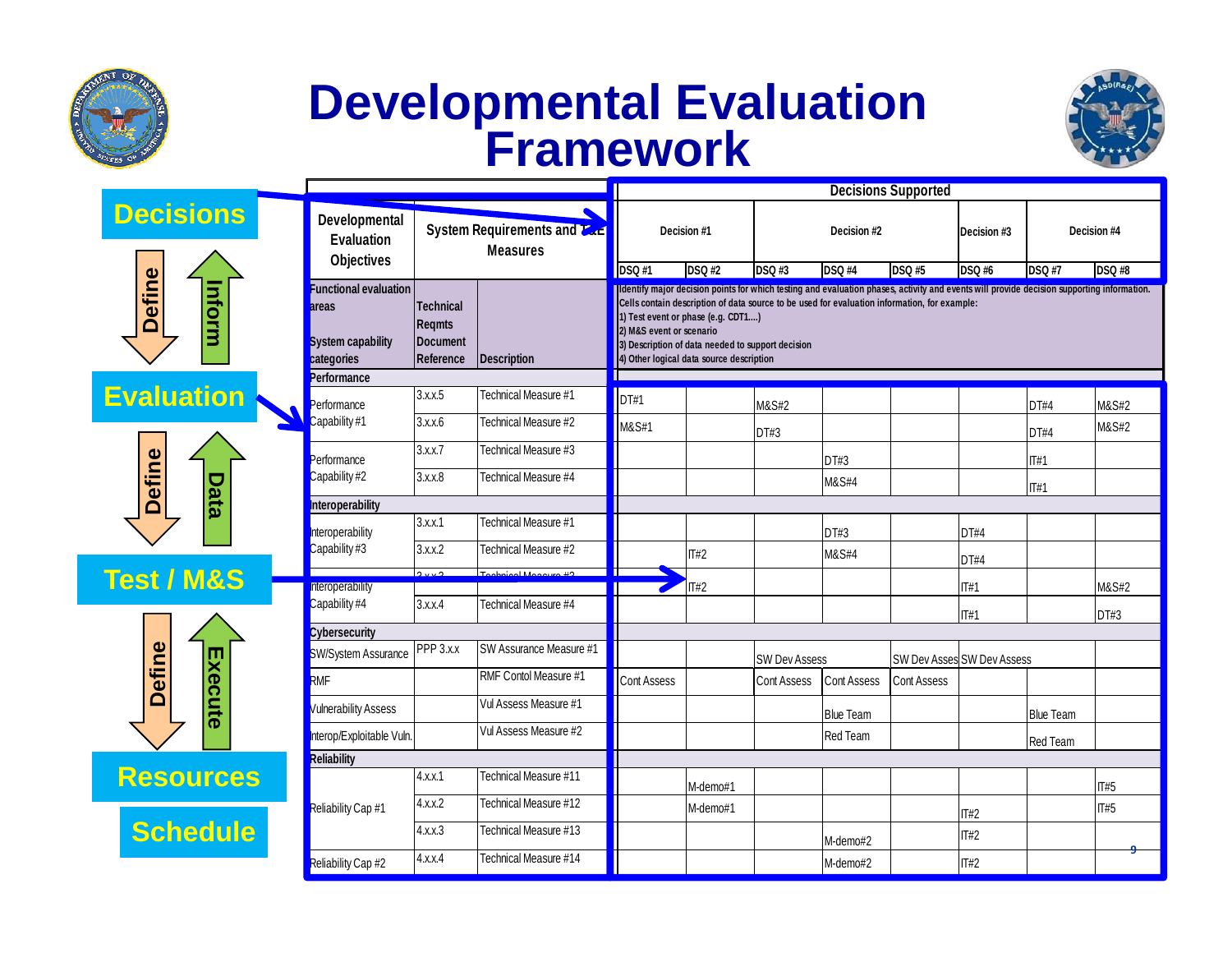

#### *Then* **Plan the Test** *or* **Bringing it Back Together as IT Bringing**



- $\blacksquare$  **With Evaluation Frameworks developed, informed integrated test planning can proceed**
	- **Combine test resources (events, assets, ranges)**
	- Generate data to evaluate using DT or OT evaluation framework *independent evaluation*
	- **Inform DT or OT decision-makers –** *different decisions*
- **H td i ow to design an anal ti ll lytically-ri IT? gorous** 
	- **At objective level, define common input factors/conditions, output measures of interest**
	- **Develop input, process, output (IPO) diagram to illustrate IT design**
	- **Apply DOE to generate common test cases**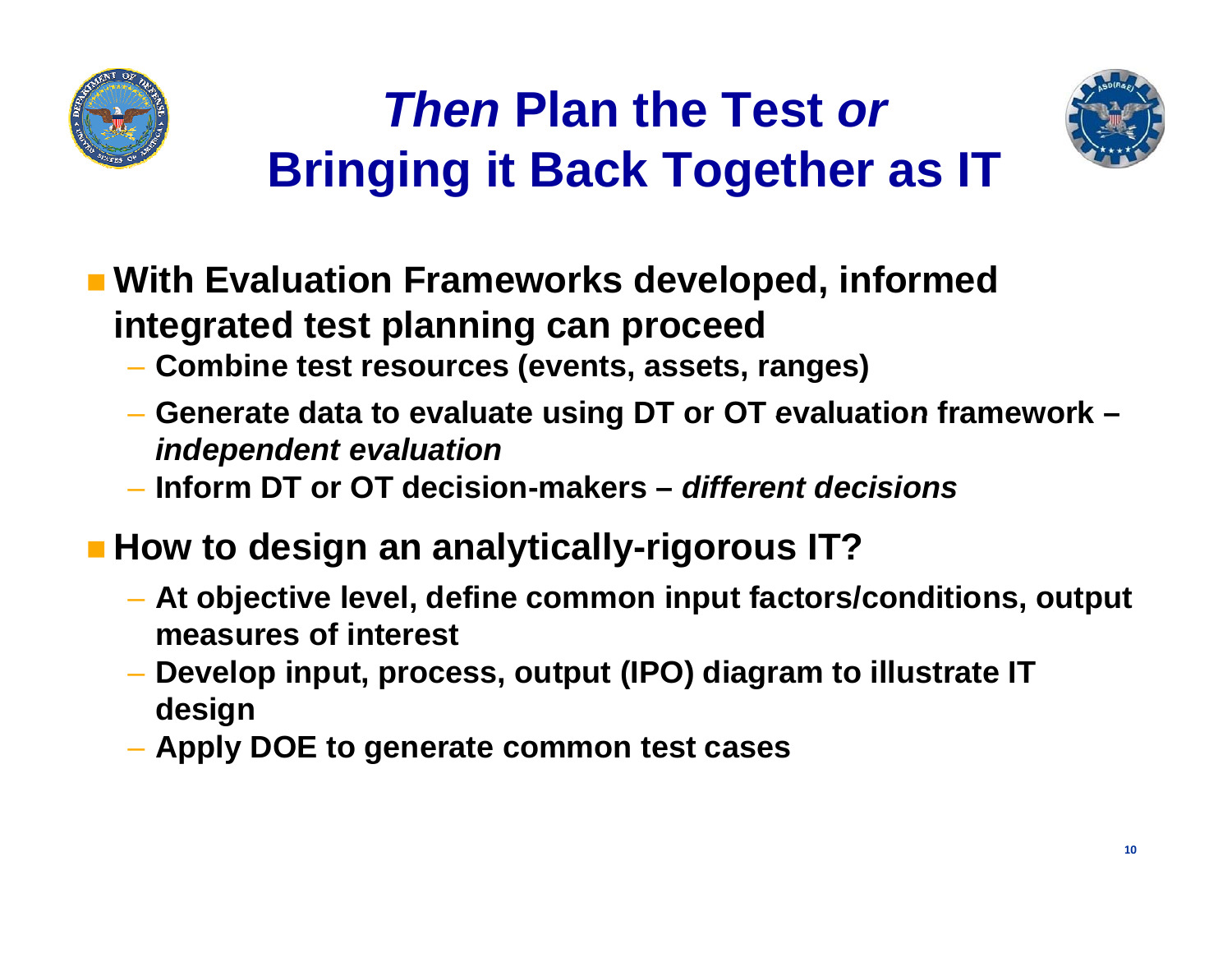

#### **Developmental Evaluation Framework**



|                        | <b>Decisions Supported</b>                                                            |                                                                           |                              |                                                                                                                                                                                                                                                                                                                                                                                                               |               |                      |                    |                    |                                   |                  |               |
|------------------------|---------------------------------------------------------------------------------------|---------------------------------------------------------------------------|------------------------------|---------------------------------------------------------------------------------------------------------------------------------------------------------------------------------------------------------------------------------------------------------------------------------------------------------------------------------------------------------------------------------------------------------------|---------------|----------------------|--------------------|--------------------|-----------------------------------|------------------|---------------|
| <b>Decisions</b>       | Developmental                                                                         | System Requirements and Zac<br><b>Measures</b>                            |                              | Decision #1                                                                                                                                                                                                                                                                                                                                                                                                   |               | Decision #2          |                    | Decision #3        |                                   | Decision #4      |               |
|                        | <b>Objectives</b>                                                                     |                                                                           | <b>DSQ#1</b>                 |                                                                                                                                                                                                                                                                                                                                                                                                               | <b>DSQ #2</b> | <b>DSQ #3</b>        | <b>DSQ #4</b>      | <b>DSQ #5</b>      | <b>DSQ #6</b>                     | <b>DSQ #7</b>    | <b>DSQ #8</b> |
| <b>Define</b><br>nform | <b>Functional evaluation</b><br>areas<br>System capability<br>categories<br>rformanoo | Technical<br>Reqmts<br><b>Document</b><br>Reference<br><b>Description</b> |                              | Ildentify major decision points for which testing and evaluation phases, activity and events will provide decision supporting information.<br>Cells contain description of data source to be used for evaluation information, for example:<br>1) Test event or phase (e.g. CDT1)<br>2) M&S event or scenario<br>3) Description of data needed to support decision<br>4) Other logical data source description |               |                      |                    |                    |                                   |                  |               |
| <b>Evaluation</b>      |                                                                                       | 3.x.x.5                                                                   | Technical Measure #1         | DT#1                                                                                                                                                                                                                                                                                                                                                                                                          |               |                      |                    |                    |                                   |                  |               |
|                        | Capability                                                                            | 3.8.8                                                                     | <b>Performance TPM</b>       |                                                                                                                                                                                                                                                                                                                                                                                                               |               | M&S#2                |                    |                    |                                   | DT#4             | M&S#2         |
|                        |                                                                                       |                                                                           |                              | M&S#1                                                                                                                                                                                                                                                                                                                                                                                                         |               | DT#3                 |                    |                    |                                   | <b>DT#4</b>      | M&S#2         |
| <b>Define</b><br>Data  | Performa                                                                              | 3.x.x.7                                                                   | Technical Measure #3         |                                                                                                                                                                                                                                                                                                                                                                                                               |               |                      | DT#3               |                    |                                   | IT#1             |               |
|                        | efine<br>Capability                                                                   | 3.x.x.8                                                                   | Technical Measure #4         |                                                                                                                                                                                                                                                                                                                                                                                                               |               |                      | M&S#4              |                    |                                   | $\Pi$ #1         |               |
|                        | Õ<br>Interoper                                                                        |                                                                           | <b>Interoperability TPM</b>  |                                                                                                                                                                                                                                                                                                                                                                                                               |               |                      |                    |                    |                                   |                  |               |
|                        | Interopera                                                                            |                                                                           | ure #1                       |                                                                                                                                                                                                                                                                                                                                                                                                               |               |                      | DT#3               |                    | DT#4                              |                  |               |
|                        | Capability                                                                            | 3.x.x.2                                                                   | Technical Measure #2         |                                                                                                                                                                                                                                                                                                                                                                                                               | <b>IT#2</b>   |                      | M&S#4              |                    | DT#4                              |                  |               |
| <b>Test / M&amp;S</b>  | ntera                                                                                 |                                                                           |                              |                                                                                                                                                                                                                                                                                                                                                                                                               | IT#2          |                      |                    |                    | $\Pi$ #1                          |                  | M&S#2         |
|                        | Capa <mark>r</mark>                                                                   | <b>DOE-Based</b>                                                          |                              |                                                                                                                                                                                                                                                                                                                                                                                                               |               |                      |                    |                    | $\Pi$ #1                          |                  | DT#3          |
|                        | <mark>Cyb(</mark>                                                                     |                                                                           |                              |                                                                                                                                                                                                                                                                                                                                                                                                               |               |                      |                    |                    |                                   |                  |               |
|                        | <b>SW/S</b>                                                                           | <b>Test Design</b>                                                        |                              |                                                                                                                                                                                                                                                                                                                                                                                                               |               | <b>SW Dev Assess</b> |                    |                    | <b>SW Dev Asses SW Dev Assess</b> |                  |               |
| Define                 | RMF                                                                                   |                                                                           | RMF Conto leasure            | <b>Cont Assess</b>                                                                                                                                                                                                                                                                                                                                                                                            |               | <b>Cont Assess</b>   | <b>Cont Assess</b> | <b>Cont Assess</b> |                                   |                  |               |
| Execute                | /ulnerabil                                                                            | leasure #<br><b>Cybersecurity TPM</b>                                     |                              |                                                                                                                                                                                                                                                                                                                                                                                                               |               |                      | <b>Blue Team</b>   |                    |                                   | <b>Blue Team</b> |               |
|                        | le Vuln.<br>Interop/Ex                                                                |                                                                           | Vul Assess Measure #         |                                                                                                                                                                                                                                                                                                                                                                                                               |               |                      | Red Team           |                    |                                   | Red Team         |               |
|                        | <b>Reliability</b>                                                                    |                                                                           |                              |                                                                                                                                                                                                                                                                                                                                                                                                               |               |                      |                    |                    |                                   |                  |               |
| <b>Resources</b>       | <b>Plan</b>                                                                           |                                                                           | <b>Reliability TPM</b>       |                                                                                                                                                                                                                                                                                                                                                                                                               | M-demo#1      |                      |                    |                    |                                   |                  | $\Pi$ #5      |
|                        | <b>Reliability Cap #1</b>                                                             | 4.x.x.2                                                                   | <b>Tecnnical Measure #12</b> |                                                                                                                                                                                                                                                                                                                                                                                                               | M-demo#1      |                      |                    |                    | <b>IT#2</b>                       |                  | <b>IT#5</b>   |
| <b>Schedule</b>        |                                                                                       | 4.x.x.3                                                                   | Technical Measure #13        |                                                                                                                                                                                                                                                                                                                                                                                                               |               |                      | M-demo#2           |                    | <b>IT#2</b>                       |                  |               |
|                        | Reliability Cap #2                                                                    | 4.x.x.4                                                                   | Technical Measure #14        |                                                                                                                                                                                                                                                                                                                                                                                                               |               |                      | M-demo#2           |                    | $\Pi#2$                           |                  |               |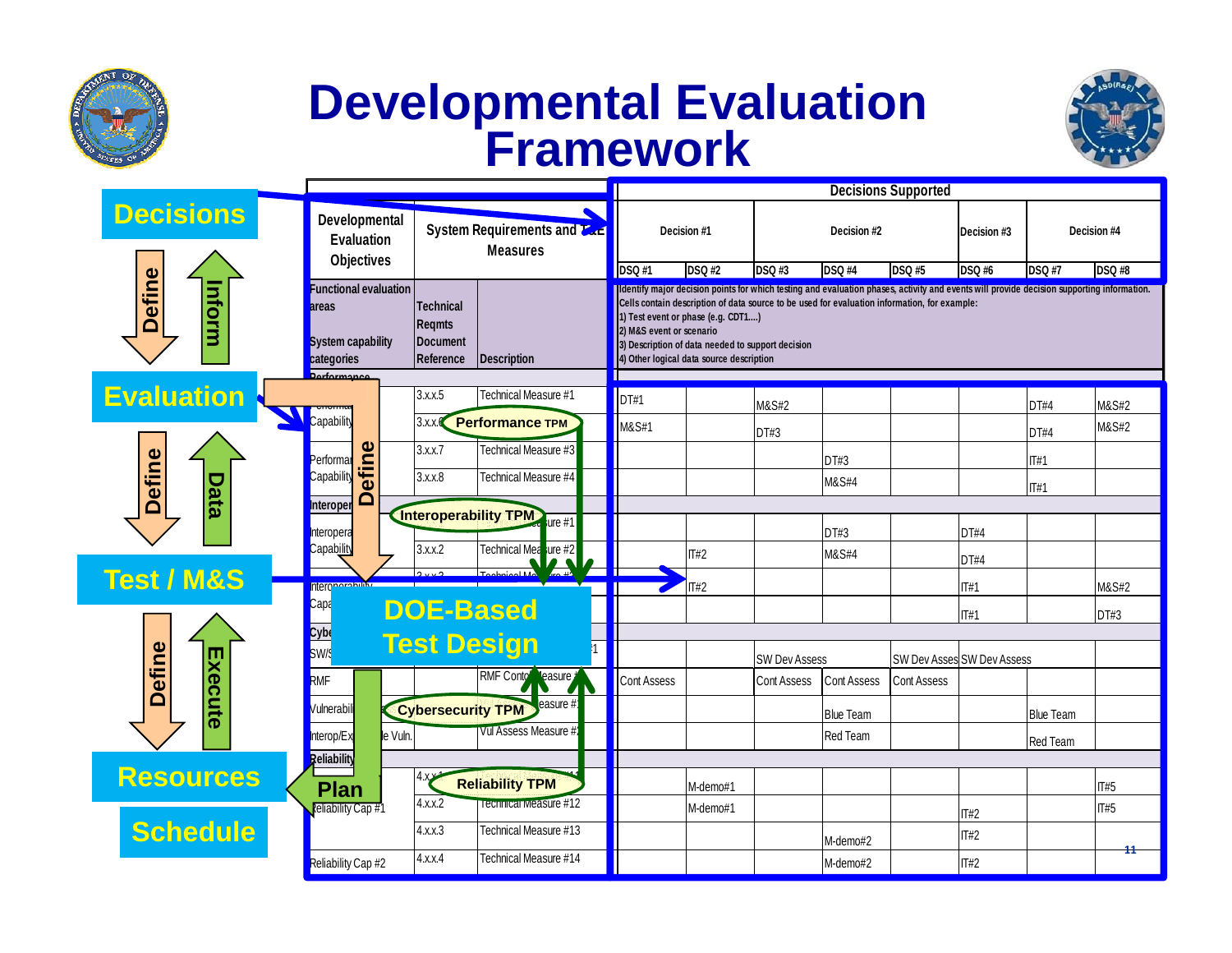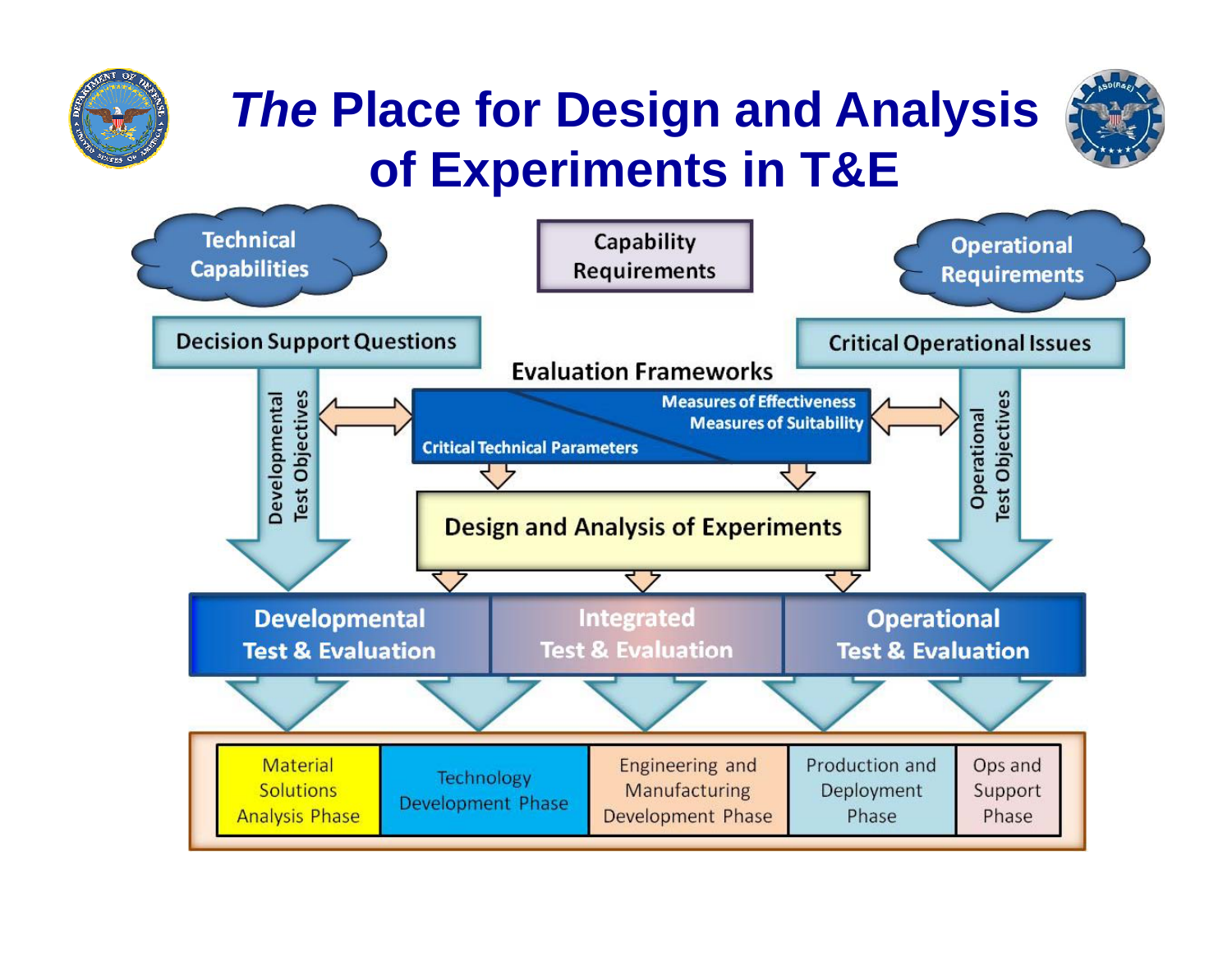

# **Example - Space Based Infrared System (SBIRS)**





**Space-based infrared sensors and ground-based control** *land processing systems provide missile warning, missile defense, technical intelligence, and battlespace awareness*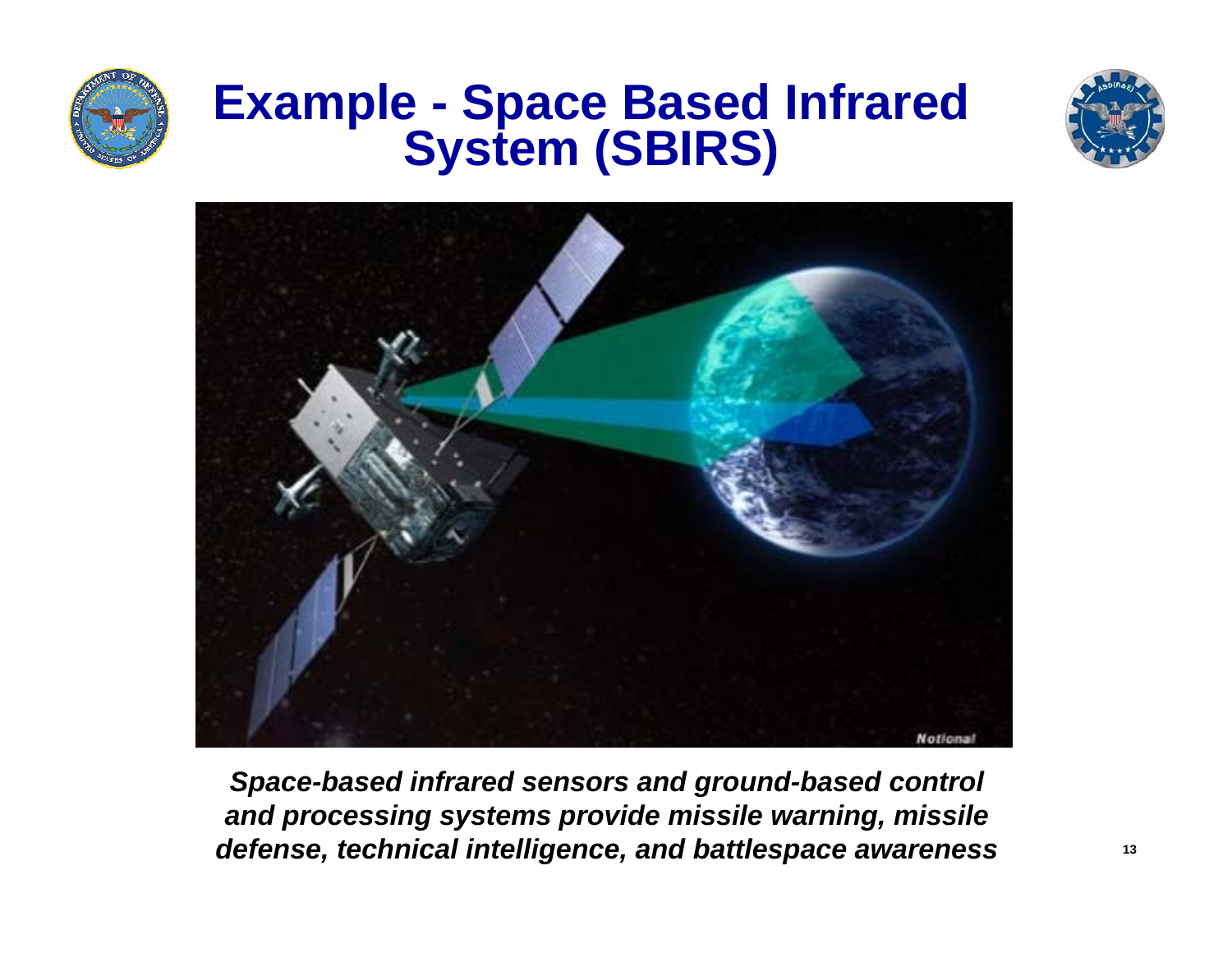





|                                                               |                                                                                                                                                                                    |                                                                                   | <b>Decisions Supported</b><br><b>Ground Segment</b>                                                                                                            |                                                                                                                                                                                                          |                      |                                                     |                    |                                  |                                  |  |  |  |
|---------------------------------------------------------------|------------------------------------------------------------------------------------------------------------------------------------------------------------------------------------|-----------------------------------------------------------------------------------|----------------------------------------------------------------------------------------------------------------------------------------------------------------|----------------------------------------------------------------------------------------------------------------------------------------------------------------------------------------------------------|----------------------|-----------------------------------------------------|--------------------|----------------------------------|----------------------------------|--|--|--|
|                                                               |                                                                                                                                                                                    |                                                                                   |                                                                                                                                                                |                                                                                                                                                                                                          | <b>Space Segment</b> | <b>S2E2</b>                                         |                    |                                  |                                  |  |  |  |
| Developmental<br>Evaluation<br><b>Objectives</b>              | <b>System Requirements / Measures</b>                                                                                                                                              |                                                                                   | <b>SV Flight Readiness</b>                                                                                                                                     |                                                                                                                                                                                                          | SV ops acceptance    | Ground (Blk 20)<br>readiness (PEO<br>Certification) | <b>Govt DT TRR</b> | Inc 1 (DSP) PEO<br>Certification | Inc 2 (GEO) PEO<br>Certification |  |  |  |
|                                                               |                                                                                                                                                                                    |                                                                                   | SV perfori<br>stability<br>for la                                                                                                                              |                                                                                                                                                                                                          |                      |                                                     |                    |                                  |                                  |  |  |  |
|                                                               | <b>DEO/Capabilities</b>                                                                                                                                                            |                                                                                   |                                                                                                                                                                | <b>Space Segment</b>                                                                                                                                                                                     |                      |                                                     |                    |                                  |                                  |  |  |  |
| Performance<br>Reporting<br><b>Functionality</b>              | <b>System Mission Performance</b><br><b>Mission Data Collection</b>                                                                                                                |                                                                                   |                                                                                                                                                                | <b>SV Flight Readiness</b><br>SV performance and stability sufficient to launch<br><b>THEFT</b><br><b>SV Ops Acceptance</b><br>Tuning & on-orbit performance sufficient to accept<br>into constellation? |                      |                                                     |                    |                                  |                                  |  |  |  |
|                                                               | <b>System Survivability/Endurability</b><br><b>Missino Management</b>                                                                                                              |                                                                                   |                                                                                                                                                                | <b>Ground Segment</b><br>Ground (Blk 20) readiness (PEO Certification                                                                                                                                    |                      |                                                     |                    |                                  |                                  |  |  |  |
| Interoperability<br>Mission interface compliance<br>Net ready |                                                                                                                                                                                    | Blk 20 performance satisfy HCS requirements?<br><b>S2E2</b><br><b>Govt DT TRR</b> |                                                                                                                                                                |                                                                                                                                                                                                          |                      |                                                     |                    |                                  |                                  |  |  |  |
| Cybersecurity<br><b>Compliance (RMF)</b>                      | <b>System/SW Assurance</b><br><b>Vulnerability Assessment</b>                                                                                                                      |                                                                                   | Does S2E2 operate thru environmental regmts?<br>Inc 1 (DSP) PEO Certification<br>Mono/DSP performance satisfy S2E2 SRD reqmt?<br>Inc 2 (GEO) PEO Certification |                                                                                                                                                                                                          |                      |                                                     |                    |                                  |                                  |  |  |  |
| <b>Reliability</b>                                            |                                                                                                                                                                                    |                                                                                   |                                                                                                                                                                |                                                                                                                                                                                                          |                      | GEO performance satisfy S2E2 SRD reqmt?             |                    | =====================            |                                  |  |  |  |
| Suitability                                                   |                                                                                                                                                                                    |                                                                                   |                                                                                                                                                                |                                                                                                                                                                                                          |                      |                                                     |                    |                                  |                                  |  |  |  |
| Logistics                                                     |                                                                                                                                                                                    | <b>Requirements/Technical Measures</b>                                            |                                                                                                                                                                |                                                                                                                                                                                                          |                      |                                                     |                    |                                  |                                  |  |  |  |
| Suitability                                                   | Dependabi<br>3.3.4<br>3.4.4<br>Reliability<br>3.4.6<br>3.3.6<br>Maintainab<br>3.4.2<br>3.6.6<br><b>MC</b><br>3.6.14<br>Human Fac<br>3.4.8<br>Supportability<br>3.2.2.2<br>3.2.1.20 | High Component Spec (HCS), S2E2 SRD<br><b>Ground Segment Loading</b>              |                                                                                                                                                                |                                                                                                                                                                                                          |                      |                                                     |                    |                                  | 14                               |  |  |  |
| Logistics                                                     | 3.3.5<br>Availabilitv<br>3.6<br>ILS support<br>3.5.5; 3.5.6<br>13.7                                                                                                                | Personnel & training                                                              |                                                                                                                                                                |                                                                                                                                                                                                          |                      |                                                     |                    |                                  |                                  |  |  |  |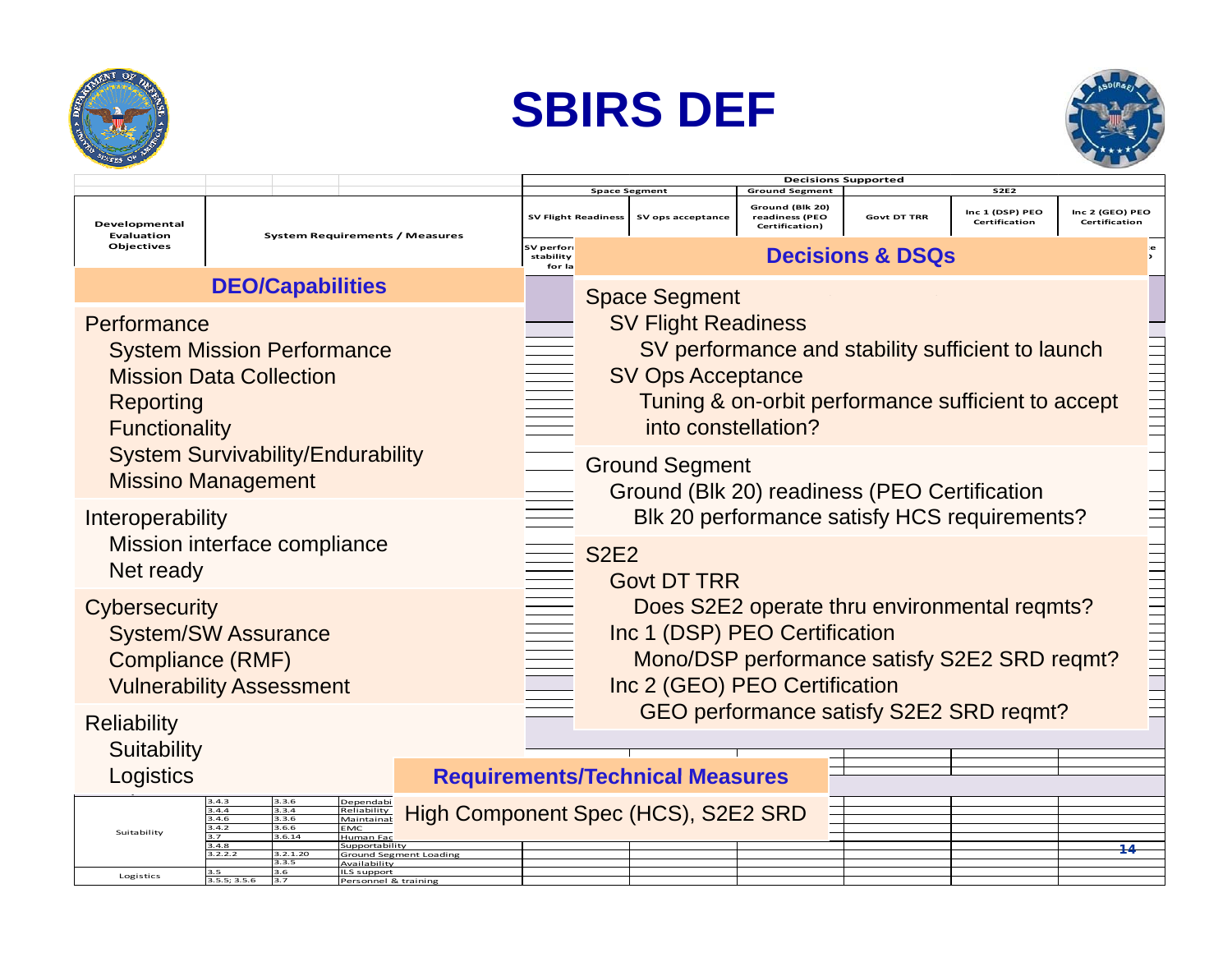

#### **SBIRS DOE Working Group Enterprise-wide SME Involvement**



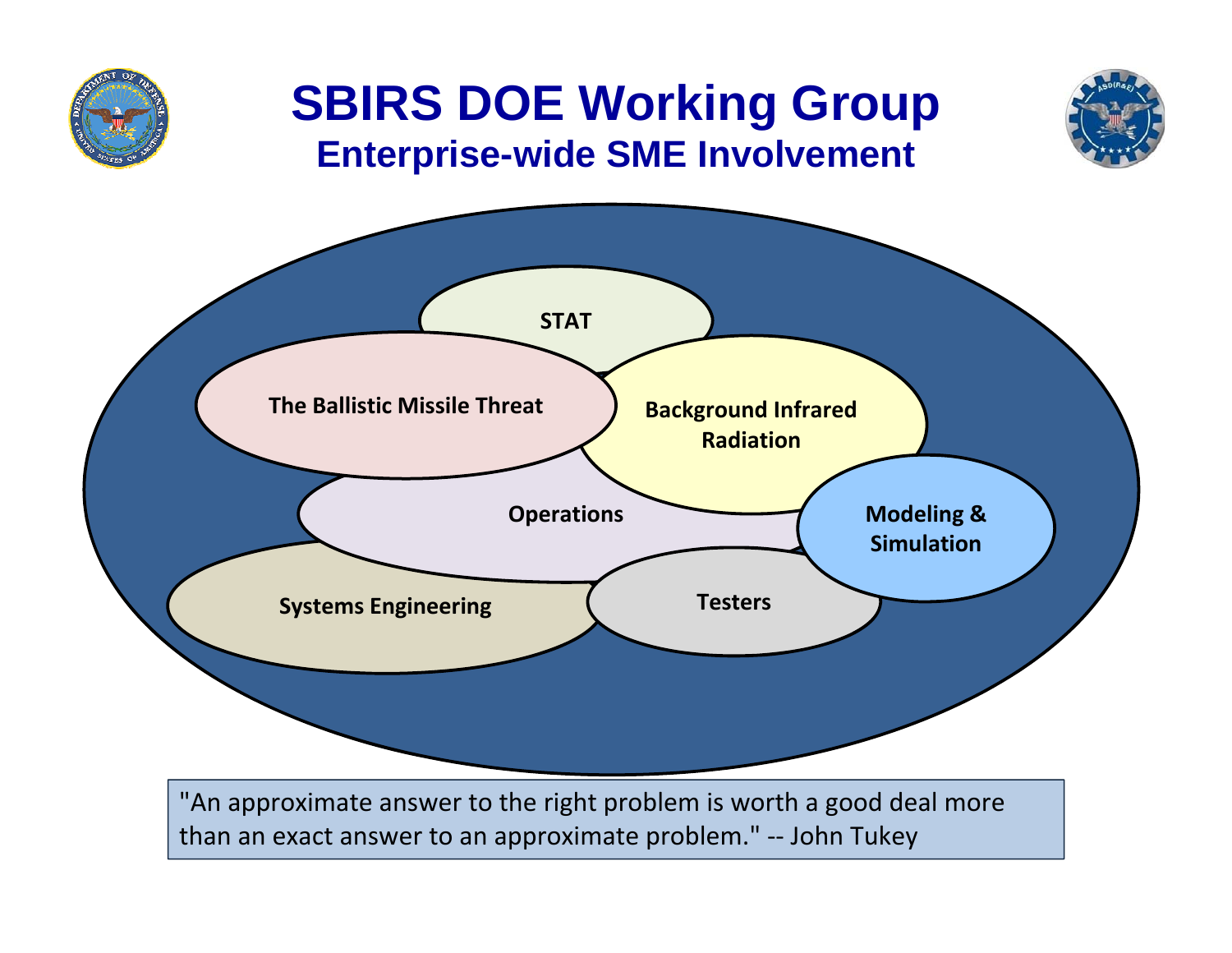

### **SBIRS COI 1 Factor Space**



| COI 1 Factors (Version 2.1 - 30 April 2014) |                           |                |                 |                            |                   |                |                      |                                                            |                    |  |
|---------------------------------------------|---------------------------|----------------|-----------------|----------------------------|-------------------|----------------|----------------------|------------------------------------------------------------|--------------------|--|
| <b>Factor Name</b>                          | OLGASim<br>Factor         | <b>NG</b>      | LM<br>Rank Rank | <b>Factor Type</b>         | Factor<br>Subtype | Levels         | Factor<br>Management | <b>Level Descriptors</b>                                   | <b>Factor Type</b> |  |
| Missile Type <sup>1</sup>                   | $\pmb{\chi}$              | $\mathbf{1}$   |                 | Categorical Nominal        |                   | 5              | Vary                 | ICBM, SLBM, IRBM, MRBM, SRBM                               |                    |  |
| Attack Magnitude                            |                           | $\mathbf{1}$   |                 | Categorical Nominal        |                   | 3              | Vary                 | Small, Medium, Large                                       |                    |  |
| <b>Threat</b>                               |                           |                |                 | Categorical Nominal        |                   | $\overline{4}$ | Vary                 | None, A, B, C (Demo A, B, C)                               | Threat             |  |
| Source Missile Intensity <sup>2</sup>       | X                         |                |                 | Numeric                    | Continuous        | $\overline{2}$ | P                    | Min, Max                                                   |                    |  |
| Burn Duration <sup>2</sup>                  | $\boldsymbol{\mathsf{x}}$ |                |                 | Categorical                | Nominal           | 3              | P.                   | Short, Intermittent, Long                                  |                    |  |
| Missile Acceleration <sup>2</sup>           | $\pmb{\chi}$              |                |                 | Numeric                    | Continuous        | $\overline{2}$ | P                    | Min, Max                                                   |                    |  |
| Launch Origin Lattitude                     | $\boldsymbol{\mathsf{x}}$ | $\overline{4}$ | $\overline{2}$  | Numeric                    | Continuous        | 129            | Vary                 | Min, Max                                                   |                    |  |
| Launch Origin Longitude                     | X                         |                |                 | Numeric                    | Continuous        | 129            | Vary                 | Min, Max                                                   |                    |  |
| Aim Point Lattitude                         | X                         | $\overline{4}$ |                 | Numeric                    | Continuous        | 1108           | Vary                 | Min, Max                                                   | Trajectory         |  |
| Aim Point Longitude                         | X                         |                |                 | Numeric                    | Continuous        | 1108           | Vary                 | Min, Max                                                   |                    |  |
| True Launch Azimuth                         | X                         |                | $\overline{2}$  | <b>Numeric</b>             | Continuous        | n/a            | Log                  | $-180, +180$                                               |                    |  |
| Local Zenith Angle                          | $\pmb{\mathsf{x}}$        | 4              |                 | <b>Numeric</b>             | Continuous        | n/a            | Log                  | $0, +180$                                                  |                    |  |
| Solar Season                                |                           | 3              |                 | Categorical                | <b>Nominal</b>    | $\overline{2}$ | Vary                 | Eclipsed, Non-Eclipsed                                     | Environmental      |  |
| Time of Day                                 |                           | $\mathbf{1}$   | 3               | Categorical Nominal        |                   | $\overline{2}$ | Vary                 | Day, Night                                                 |                    |  |
| <b>Cloud Cover</b>                          |                           |                |                 | Categorical Nominal        |                   | n/a            | Log                  | Cirrus, Cirrostratus, Cirrocumulus, None                   |                    |  |
| Atmospheric Transmission                    |                           |                | 3               |                            |                   |                |                      |                                                            |                    |  |
| <b>HEO Coverage</b>                         |                           |                |                 | Categorical Ordinal        |                   | n/a            | Log                  | 0, 1, 2                                                    |                    |  |
| <b>Sensor Type</b>                          |                           | $\overline{2}$ |                 | Categorical Nominal        |                   | n/a            | Log                  | GEO Scanner, GEO Starer, HEO, DSP, Combination, Other Data | Constellation      |  |
| <b>Sensor with Sufficient Angle</b>         |                           |                |                 | <b>Categorical Nominal</b> |                   | n/a            | Log                  | O thru $N (N = Classified)$                                |                    |  |
| Launch Notice                               |                           | $\overline{4}$ |                 | Categorical Nominal        |                   | 3              | Vary                 | None, Short, Advanced                                      |                    |  |
| <b>Operator Experience</b>                  |                           |                |                 | Categorical Nominal        |                   | n/a            | Log                  | Begginer, Intermediate, Advanced                           |                    |  |
| Number of Strategic Events                  |                           |                |                 | Numeric                    | Continuous        | n/a            | Log                  | Classified                                                 | Operational        |  |
| <b>Concurrent Strategic Events</b>          |                           |                |                 | Numeric                    | Continuous        | n/a            | Log                  | Classified                                                 |                    |  |
| <b>Release Mode</b>                         |                           |                | 4               | Categorical Nominal        |                   | n/a            | Log                  | Operator, Auto Release                                     |                    |  |
| Communication Link                          |                           |                |                 | Categorical Nominal        |                   | n/a            | Log                  | Given                                                      |                    |  |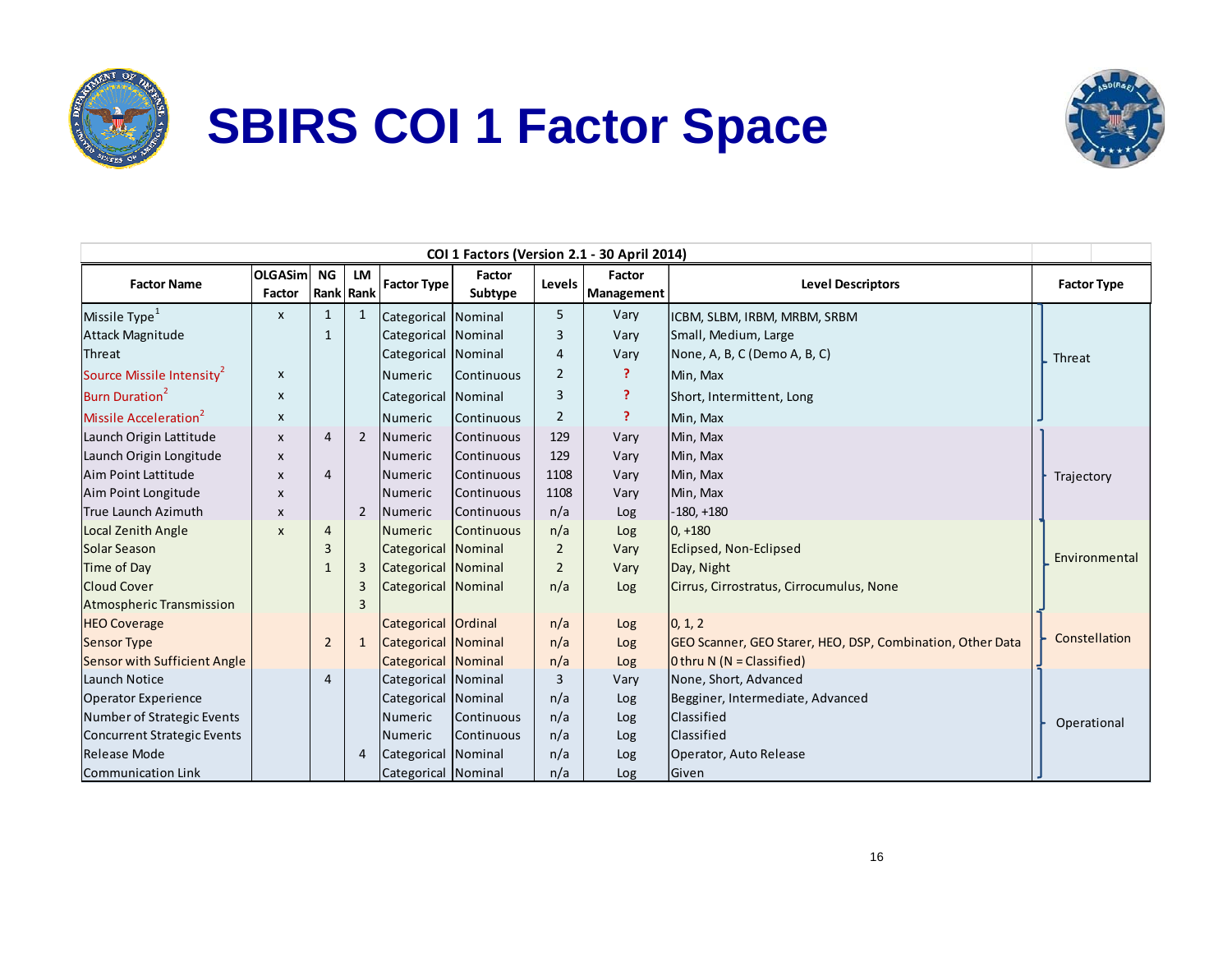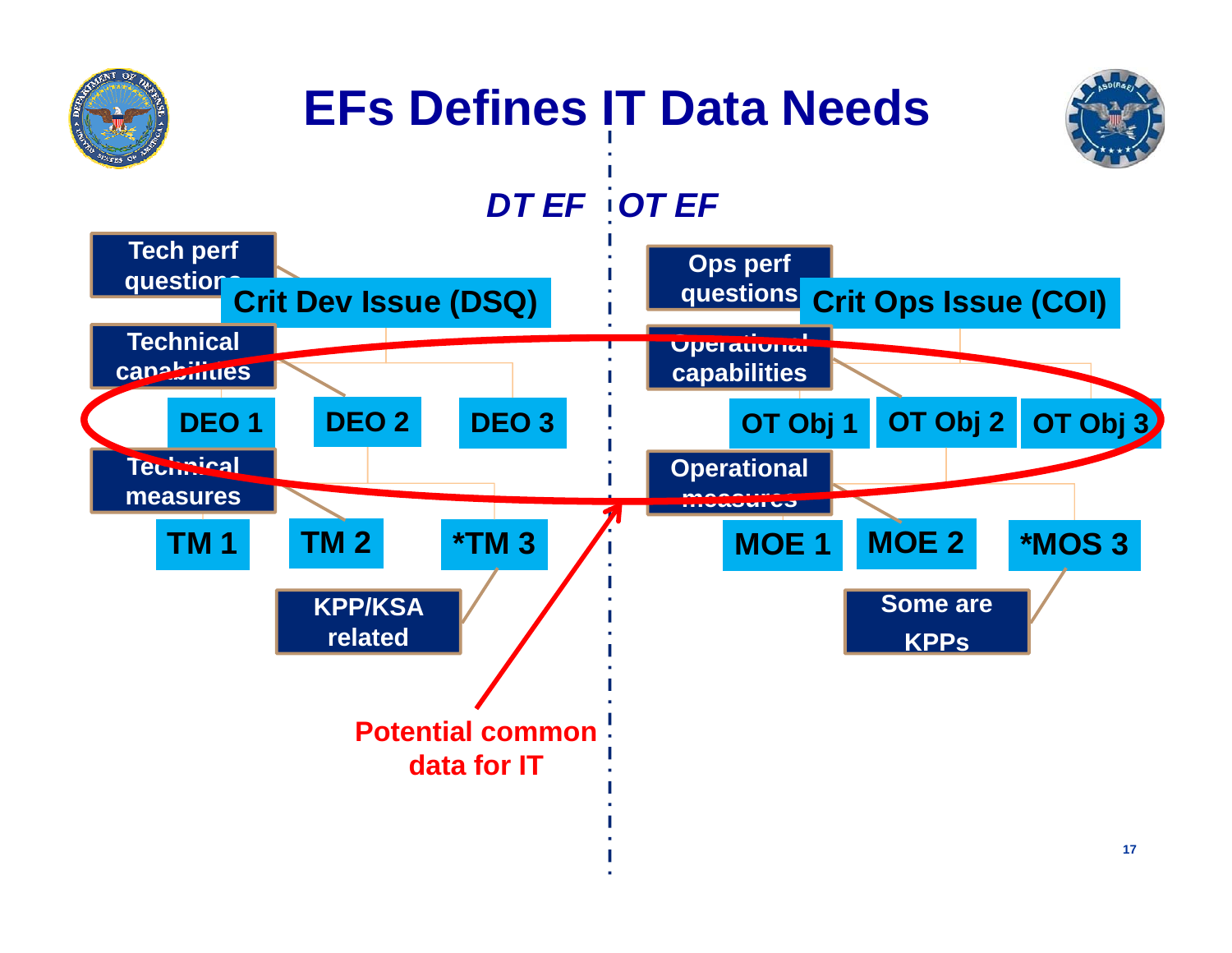





Ref: Beers, S. M., Brown, C. D., Cortes, L. A. (2014). The "E" before the efficient & rigorous "T": From Developmental Evaluation Framework to Scientific Test and Analysis Techniques implementation. *ITEA Journal* 2014; 35: 45-50.